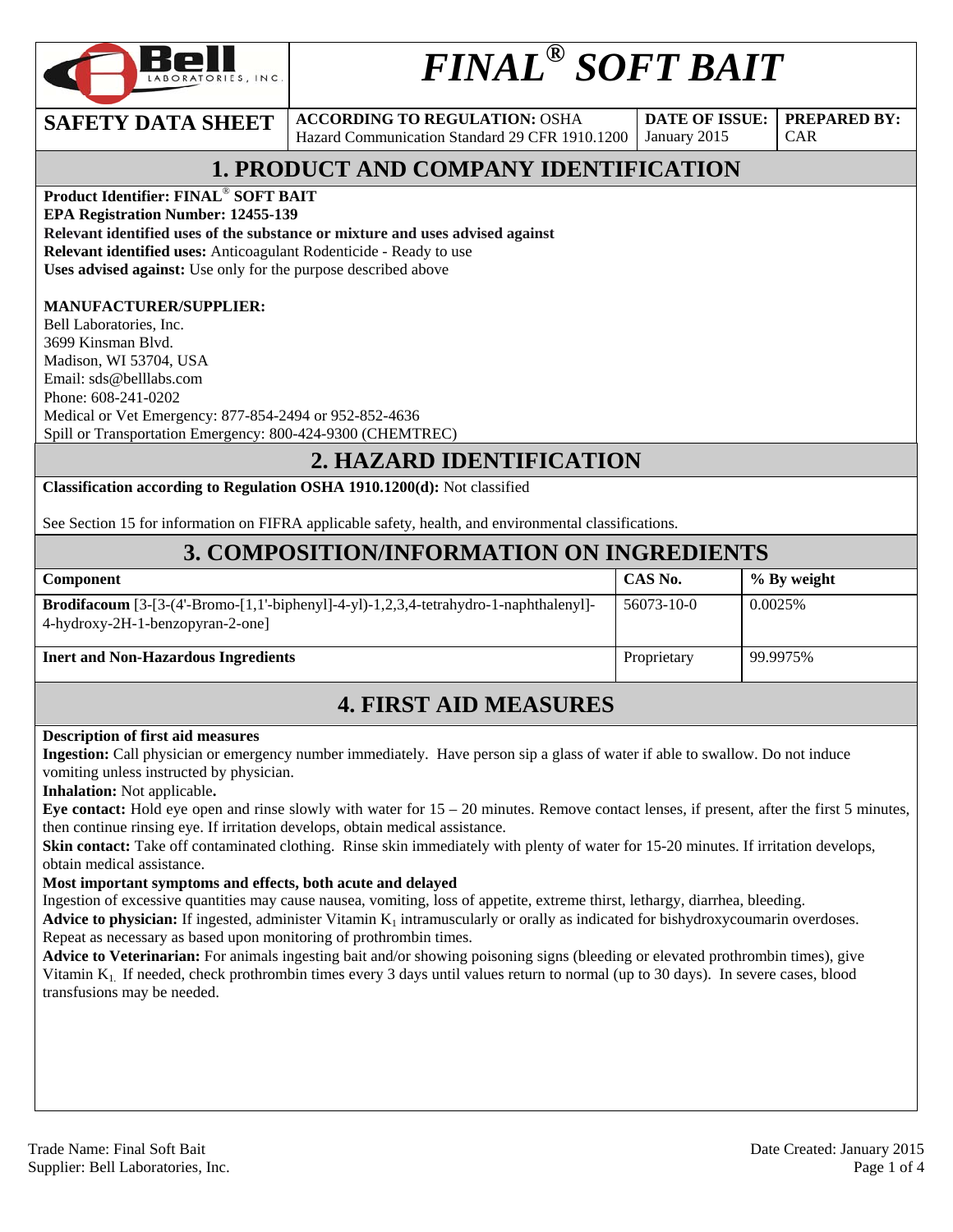### **5. FIRE-FIGHTING MEASURES**

#### **Extinguishing media**

Suitable Extinguishing Media: water, foam or inert gas.

Unsuitable Extinguishing Media: None known.

**Special hazards arising from the mixture:** High temperature decomposition or burning in air can result in the formation of toxic gases, which may include carbon monoxide and traces of bromine and hydrogen bromide.

**Advice for firefighters:** Wear protective clothing and self-contained breathing apparatus.

#### **6. ACCIDENTAL RELEASE MEASURES**

**Personal precautions, protective equipment and emergency procedures**: Gloves should be worn when handling the bait. Collect spillage without creating dust.

**Environmental precautions:** Do not allow bait to enter drains or water courses. Where there is contamination of streams, rivers or lakes contact the appropriate environment agency.

#### **Methods and materials for containment and cleaning up**

**For Containment:** Sweep up spilled material immediately. Place in properly labeled container for disposal or re-use.

**For Cleaning Up:** Wash contaminated surfaces with detergent. Dispose of all wastes in accordance with all local, regional and national regulations.

**Reference to other sections:** Refer to Sections 7, 8 & 13 for further details of personal precautions, personal protective equipment and disposal considerations.

### **7. HANDLING AND STORAGE**

**Precautions for safe handling**: Do not handle the product near food, animal foodstuffs or drinking water. As soon as possible, wash hands thoroughly after applying bait and before eating, drinking, chewing gum, using tobacco, or using the toilet.

**Conditions for safe storage, including any incompatibilities:** Store only in original container in a cool, dry place, inaccessible to pets and wildlife. Do not contaminate water, food or feed by storage or disposal. Keep containers closed and away from other chemicals.

### **8. EXPOSURE CONTROLS/PERSONAL PROTECTION**

| <b>Established Limits</b> |  |
|---------------------------|--|
|                           |  |

| <b>Component</b>   | <b>OSHA</b>     | <b>ACGIH</b>    | <b>Other Limits</b> |
|--------------------|-----------------|-----------------|---------------------|
| <b>Brodifacoum</b> | Not Established | Not Established | Not Established     |

**Appropriate Engineering Controls:** Not required

**Occupational exposure limits:** Not established

#### **Personal Protective Equipment:**

**Respiratory protection:** Not required

**Eye protection:** Not required

**Skin protection:** Shoes plus socks, and waterproof gloves.

**Hygiene recommendations:** Wash thoroughly with soap and water after handling.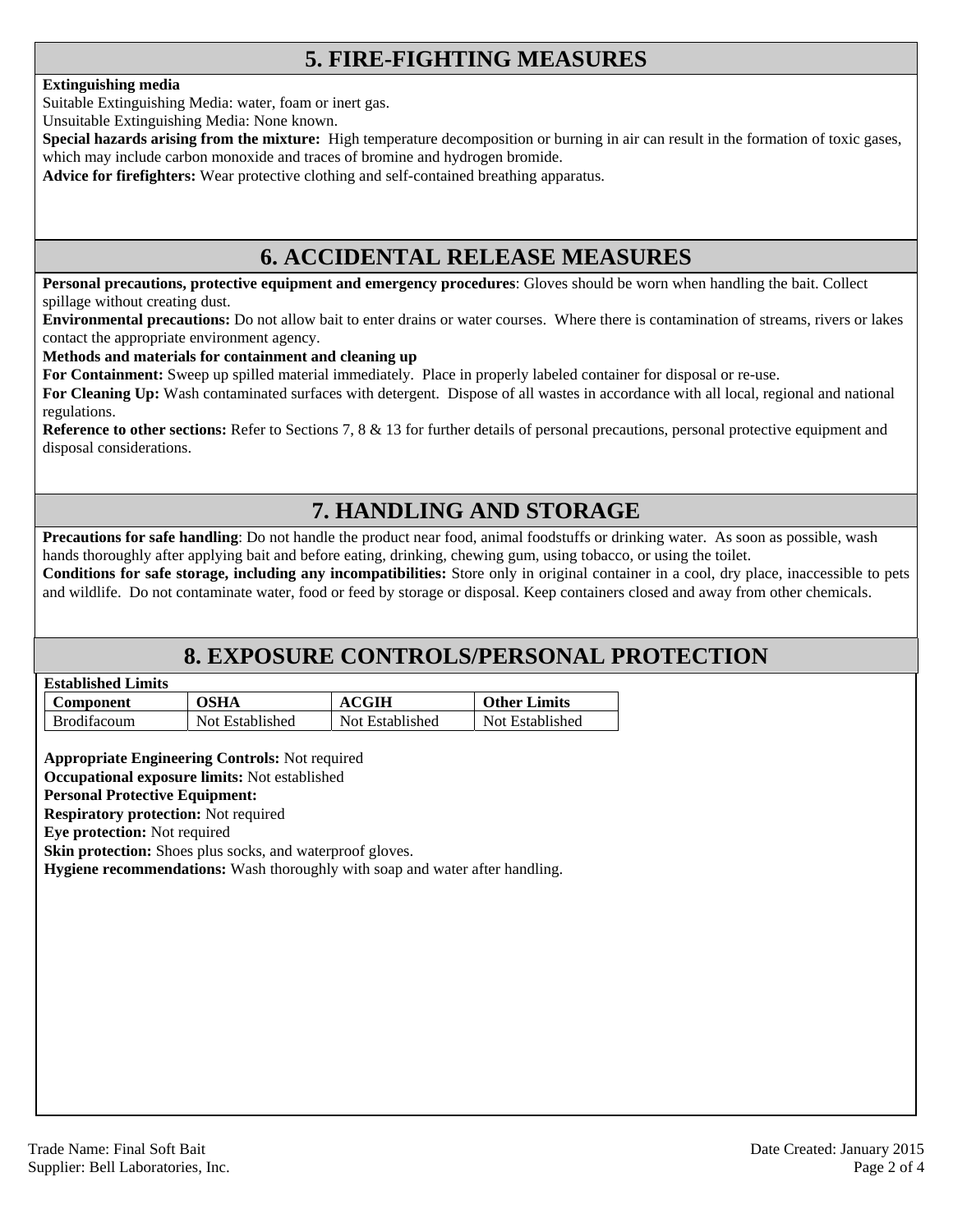### **9. PHYSICAL AND CHEMICAL PROPERTIES**

| Information on basic physical and chemical properties |                                                                                                   |
|-------------------------------------------------------|---------------------------------------------------------------------------------------------------|
| Appearance/Color:                                     | Red-orange paste                                                                                  |
| Odor:                                                 | None                                                                                              |
| <b>Odor Threshold:</b>                                | Not applicable, odor not associated with a hazardous material.                                    |
| pH:                                                   | Not applicable, Final Soft Bait is not dispersible with water.                                    |
| <b>Melting point:</b>                                 | Not applicable to rodenticide bait                                                                |
| <b>Boiling point:</b>                                 | Not applicable to rodenticide bait                                                                |
| <b>Flash point:</b>                                   | Not applicable, Final Soft Bait does not contain components classified as flammable.              |
| <b>Evaporation rate:</b>                              | Not applicable, Final Soft Bait is a solid.                                                       |
| <b>Upper/lower flammability or</b>                    | Not applicable, Final Soft Bait does not contain components classified as flammable or explosive. |
| explosive limits:                                     |                                                                                                   |
| <b>Vapor Pressure:</b>                                | Not applicable to rodenticide bait                                                                |
| <b>Vapor Density:</b>                                 | NA: Final Soft Bait is a solid                                                                    |
| <b>Relative Density:</b>                              | 1.22 g/mL @ $20^{\circ}$ C                                                                        |
| <b>Solubility (water):</b>                            | Not water soluble                                                                                 |
| <b>Solubility (solvents):</b>                         | Not applicable to rodenticide bait                                                                |
| <b>Partition coefficient: n-</b>                      | Not applicable to rodenticide bait                                                                |
| octanol/water:                                        |                                                                                                   |
| <b>Auto-ignition temperature:</b>                     | Not applicable, Final Soft Bait does not contain components classified as flammable.              |
| <b>Decomposition temperature:</b>                     | Not applicable to rodenticide bait                                                                |
| <b>Viscosity:</b>                                     | Not applicable, Final Soft Bait is not a liquid.                                                  |
|                                                       | <b>10. STABILITY AND REACTIVITY</b>                                                               |

**Reactivity:** Stable when stored in original container in a cool, dry location.

**Chemical stability:** Stable when stored in original container in a cool, dry location.

**Possibility of hazardous reactions:** Refer to Hazardous decomposition products

**Conditions to avoid:** Avoid extreme temperatures (below 0°C or above 40°C).

**Incompatible materials**: Avoid strongly alkaline materials.

**Hazardous decomposition products:** High temperature decomposition or burning in air can result in the formation of toxic gases, which may include carbon monoxide and traces of bromine and hydrogen bromide.

## **11. TOXICOLOGICAL INFORMATION**

#### **Information on toxicological effects**

**Acute Toxicity** 

**LD50, oral (ingestion):** >2000 mg/kg (rats) (Brodifacoum rat LD50 oral: 0.490 mg/kg bw).

**LD50, dermal (skin contact):** > 5001 mg/kg (rats) (Brodifacoum rabbit LD50 dermal: 4.185 mg/kg bw).

**LC50, inhalation:** Final Soft Bait is a paste and therefore exposure by inhalation is not relevant.

**Skin corrosion/irritation:** Not irritating to skin.

**Serious eye damage/Irritation:** Not irritating to eyes.

**Respiratory or skin sensitization:** Dermal sensitization: Not a Sensitizer (Guinea pig maximization test).

**Germ cell mutagenicity:** Final Soft Bait contains no components known to have a mutagenetic effect.

**Carcinogenicity:** Final Soft Bait contains no components known to have a carcinogenetic effect**.** 

| noonents                 | VTT            | $\sim$               | $\sim$ $\sim$ $\sim$ |
|--------------------------|----------------|----------------------|----------------------|
| $\cup$ OIr               | .              | -                    |                      |
| $\cdots$<br>ບ⊷<br>tacoum | listed<br>NOT. | <b>Not</b><br>listed | -Not<br>listed       |

**Reproductive Toxicity:** Final Soft Bait: No data

**Aspiration Hazard:** Not applicable. Final Soft Bait is a paste.

**Target Organ Effects:** Reduced blood clotting ability.

### **12. ECOLOGICAL INFORMATION**

**Ecotoxicity Effects:** This product is extremely toxic to fish, birds and other wildlife. Dogs and predatory and scavenging mammals and birds might be poisoned if they feed upon animals that have eaten this bait. Do not apply this product directly to water or to areas where surface water is present or to intertidal areas below the mean high water mark. Runoff also may be hazardous to aquatic organisms in water adjacent to treated areas. Do not contaminate water when disposing of equipment wash water or rinsate.

Persistence and degradability: Final Soft Bait is inherently biodegradable.

**Bioaccumulative potential:** Not determined for Final Soft Bait. Brodifacoum water solubility is extremely low (< 0.1mg/l). **Mobility in Soil:** Not determined for Final Soft Bait. Mobility of brodifacoum in soil is considered to be limited. **Other adverse effects:** None.